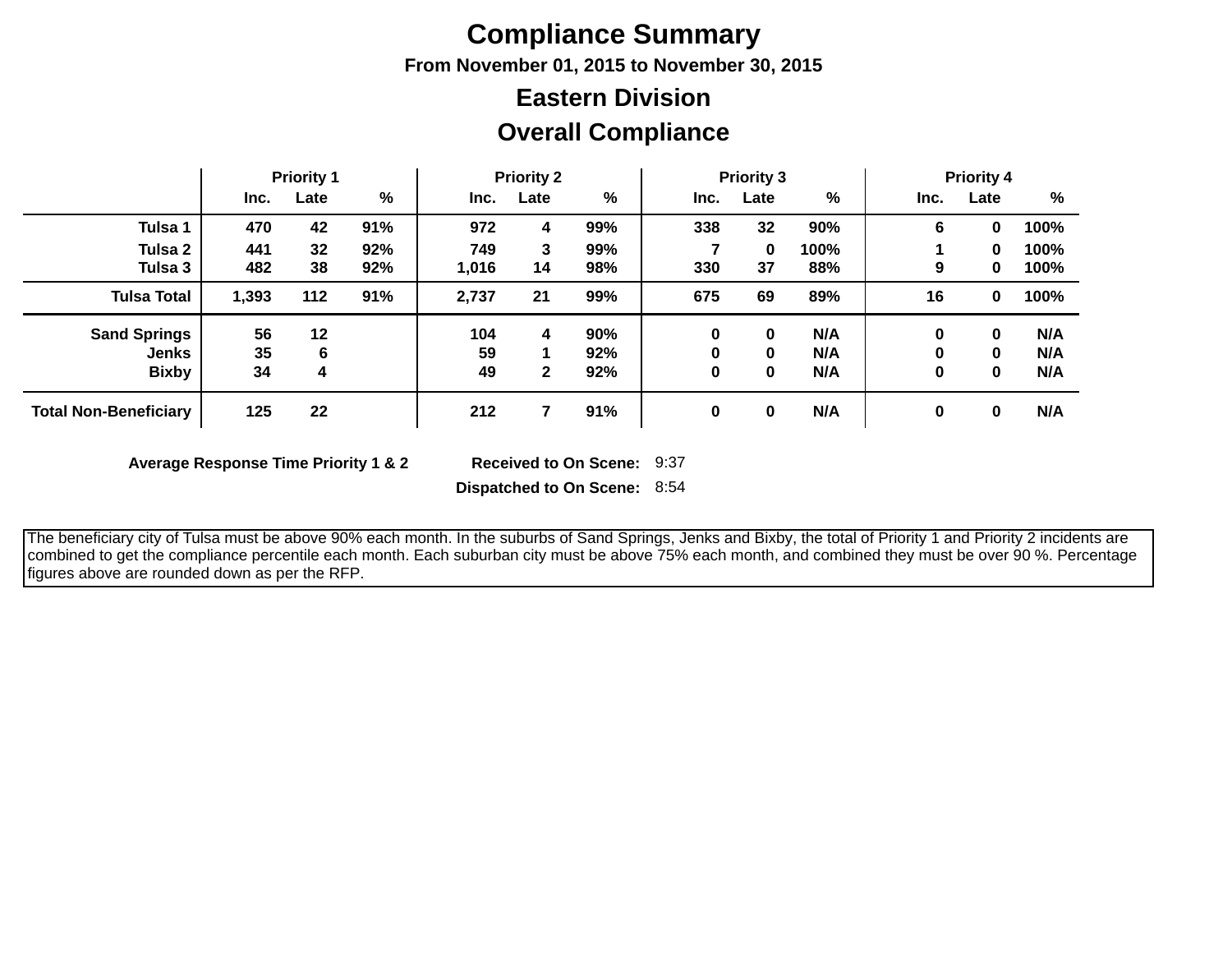# **Compliance Summary**

**From November 01, 2015 to November 30, 2015**

### **Overall Compliance Western Division**

|                               | <b>Priority 1</b> |              | <b>Priority 2</b> |                         | <b>Priority 3</b> |     |             |             | <b>Priority 4</b><br>%<br>Late<br>Inc.<br>6<br>100%<br>0<br>N/A<br>0<br>0<br>N/A<br>0<br>0<br>100%<br>6<br>0 |   |          |     |
|-------------------------------|-------------------|--------------|-------------------|-------------------------|-------------------|-----|-------------|-------------|--------------------------------------------------------------------------------------------------------------|---|----------|-----|
|                               |                   | Inc. Late    | %                 | Inc.                    | Late              | %   | Inc.        | Late        | $\%$                                                                                                         |   |          |     |
| <b>Oklahoma City 1</b>        | 890               | 49           | 94%               | 1,583                   | 14                | 99% | 248         | 9           | 96%                                                                                                          |   |          |     |
| <b>Oklahoma City 2</b>        | 809               | 75           | 90%               | 1,354                   | 24                | 98% | 181         | 9           | 95%                                                                                                          |   |          |     |
| <b>Edmond</b>                 | 127               | 21           | 83%               | 233                     | 9                 | 96% | 42          | 3           | 92%                                                                                                          |   |          |     |
| <b>Total OKC &amp; Edmond</b> | 1,826             | 145          | 92%               | 3,170                   | 47                | 98% | 471         | 21          | 95%                                                                                                          |   |          |     |
| <b>Warr Acres</b>             | 38                | $\mathbf{2}$ |                   | 41                      | $\bf{0}$          | 97% | $\bf{0}$    | $\bf{0}$    | N/A                                                                                                          | 0 | 0        | N/A |
| <b>Bethany</b>                | 64                |              |                   | 94                      |                   | 94% |             | $\mathbf 0$ | 100%                                                                                                         | 0 | $\bf{0}$ | N/A |
| <b>Mustang</b>                | 32                |              |                   | 52                      | 4                 | 89% | 11          |             | 90%                                                                                                          | 0 | $\bf{0}$ | N/A |
| <b>The Village</b>            | 18                |              |                   | 38                      | 0                 | 96% | 0           | $\bf{0}$    | N/A                                                                                                          | 0 | $\bf{0}$ | N/A |
| <b>Nichols Hills</b>          |                   |              |                   | 11                      | 0                 | 94% | $\bf{0}$    | $\bf{0}$    | N/A                                                                                                          | 0 | 0        | N/A |
| Yukon                         | 71                | 14           |                   | 85                      | $\mathbf{2}$      | 89% | 42          | 3           | 92%                                                                                                          | 0 | 0        | N/A |
| <b>Total Non-Beneficiary</b>  | 230               | 31           |                   | 321                     | 7                 | 93% | 54          | 4           | 92%                                                                                                          | 0 | 0        | N/A |
| <b>Piedmont</b>               | 9                 |              |                   | $\overline{\mathbf{4}}$ |                   |     | $\mathbf 0$ |             |                                                                                                              | 0 |          |     |

**Average Response Time Priority 1 & 2** 

**Dispatched to On Scene:** 8:53 9:22

 The beneficiary cities of Oklahoma City and Edmond must be above 90% each month. In the suburbs of Warr Acres, Bethany, Mustang, The Village, Nichols Hills, and Yukon, the total of Priority 1 and Priority 2 incidents are combined to get the compliance percentile each month. Each suburban city must be above 75% each month, and combined they must be over 90 %. Percentage figures above are rounded down as per the RFP.